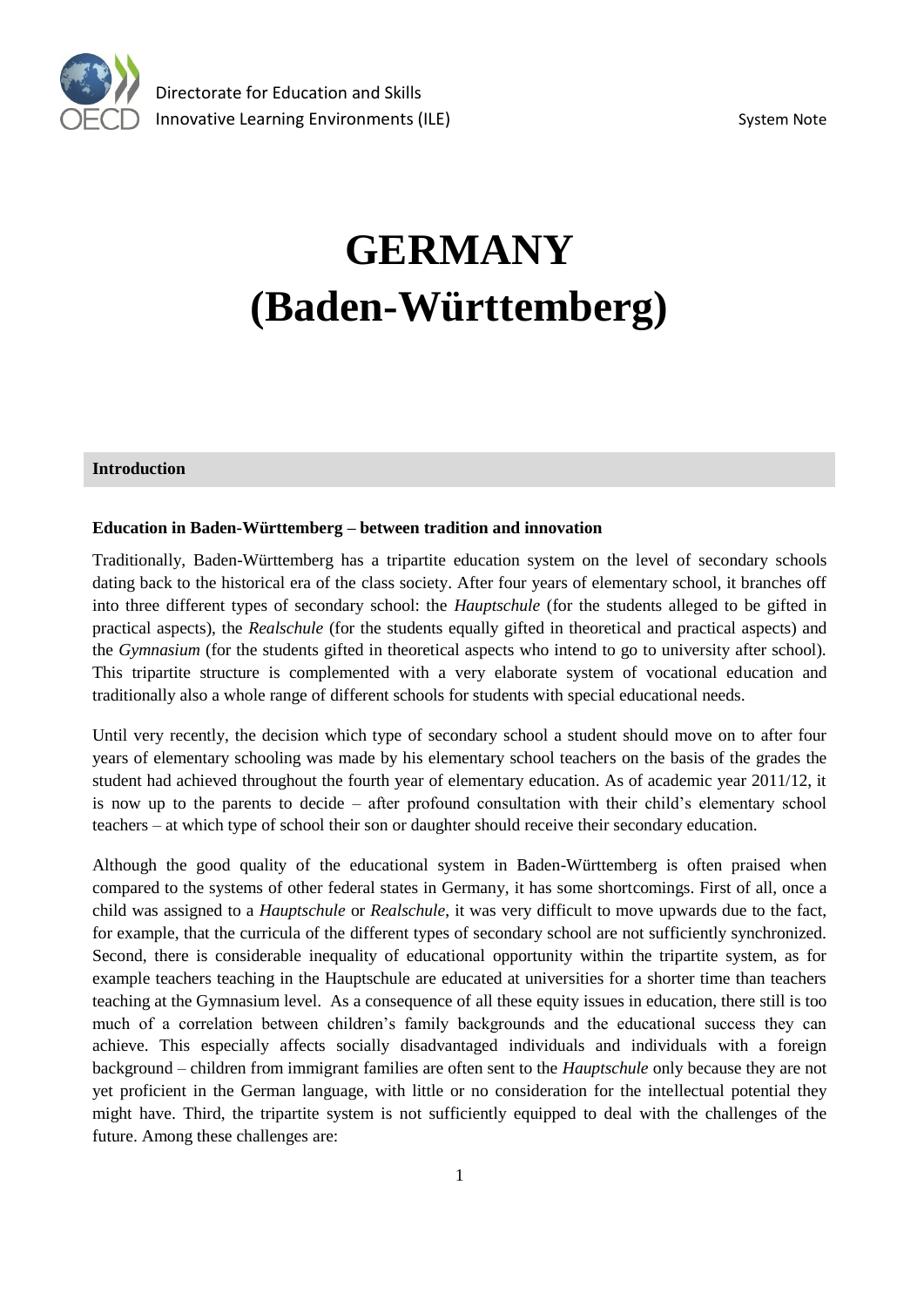

- the demographic development ensuing in a declining overall number of students according to calculations of the Ministry of Education, Youth and Sports, the number of school students will decrease by almost 20% until 2025.
- the fact that in all types of schools the learning groups are becoming more and more diverse in terms of background and predispositions for learning.

In May 2011, a coalition government of the Green Party and the Social Democratic Party took over the charge of governance in Baden-Württemberg. Since then, one of the main aims of the new government has been to improve the education system in a way that will guarantee each student – according to his or her individual abilities – the best possible educational success and to overcome as much as possible the tremendous influence of family background on educational outcome.

#### **1. Aims**

#### **On the way to more individual and cooperative learning**

For this purpose, the concepts of personalized and cooperative learning are being implemented in schools. They are a core part of the idea of the *Gemeinschaftsschule*, a new type of school that was introduced in Baden-Württemberg via an amendment to the education law in April 2012. The *Gemeinschaftsschule*  revolves around the following principles:

- It is a school in which equality of opportunity is connected with a clear focus on and a commitment to learning.
- It is a school for everybody and therefore a school which is especially suitable for inclusive education.
- It is a school placing great value on the concept of cooperative learning in both heterogenous and homogenous groupings. Phases of instructive teacher input will typically alternate with times when students work on a task together with others or individually. The teachers see themselves as specialists in their respective fields, as experts at diagnosing students' individual level of skills and knowledge and as facilitators of a range of learning processes.
- Teachers from all three traditional types of school and teachers for special educational needs teach and collaborate at this type of school, and the schools benefit from this mix of teacher expertise and specific skills.
- The *Gemeinschaftsschule* operates with an all-day concept, providing a structured space for learning from the morning until the afternoon (typically 3:30 pm or 4 pm)
- Different levels of degrees are offered at this school.
- In a bottom-up process, all schools can become *Gemeinschaftsschulen.* Applications have to be submitted to the Ministry of Education by the councils of the towns where the schools are situated. An application has to contain a concept based on clearly defined criteria such as performance, strategies of dealing with student diversity, quality of teaching, responsibility and accountability, school climate and school as a learning organisation.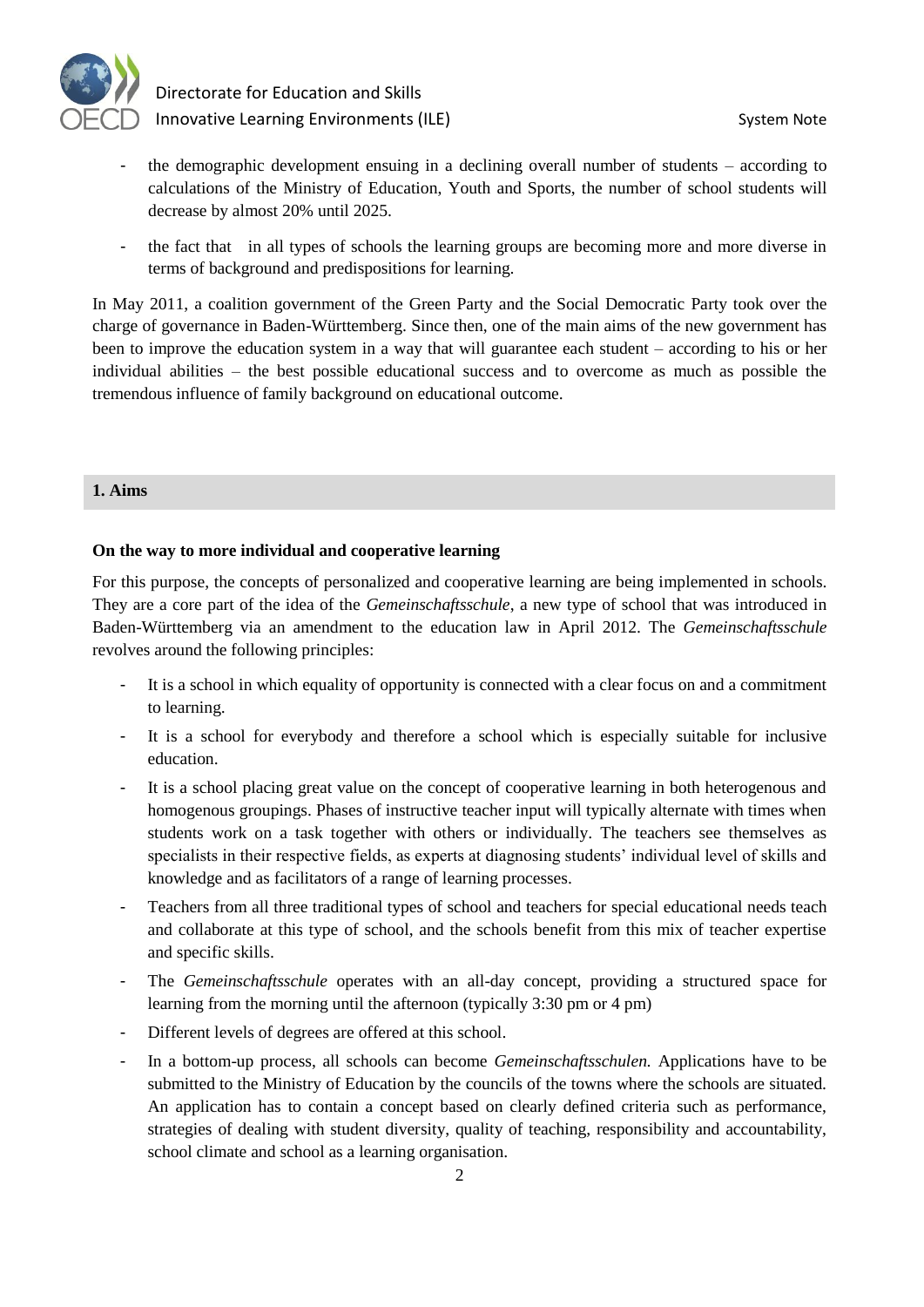

The basic requirements of the Gemeinschaftsschule are:

- Teachers ready to work with students on different skill levels
	- who are interested in initiating and conducting learning processes for students and who are not entirely focused on "teaching" subjects
	- who are willing to spend time with students even when their "lessons" are over
- a school administration which considers providing professional supervision as its main task and which does not see itself as a centralist authority in charge of making final decisions. This implies that schools are provided with more autonomy and public accountability.

42 schools have already started as *Gemeinschaftsschulen* at the beginning of academic year 2012/2013, another 87 will follow in 2013/2014. They are provided with additional resources in terms of staff for the all-day concept, for the individual support of students, for special pedagogical tasks and – during the first three years – for the process of making the change. However, the federal government intends to strengthen the individual support for students in the traditional types of schools as well and has therefore – on a smaller scale – provided the *Realschulen* and *Gymnasien* with extra resources too.

#### **2. Strategies and activities**

#### **Revising the curricula**

The *Gemeinschaftsschule* and the implementation of personalized learning require a revision of the curricula for schools in Baden-Württemberg. Until now, the curricula were revised roughly every ten years, most recently in 2004. There was a separate curriculum for each type of school, compiled by separate commissions working independently of each other. As a consequence, even some subject matters taught in all types of school were placed in different years, which made it very difficult for students to switch between the different types of school. To prevent this from happening in the future and to help provide every student with the best possible education, teachers from all types of school are now collaborating on a new curriculum containing educational standards for all types of school. These standards are subdivided into different levels of difficulty to ensure that all students are sufficiently challenged. Apart from that, the revision of the curricula aims at extending media education in schools as well as education for sustainable development.

#### **Restructuring the teacher training system**

The challenges and developments outlined above also require a restructuring of the teacher training system in Baden-Württemberg along the following guidelines:

- What constitutes a good teacher  $-$  now and in the future?
- How does the training of future teachers have to be organized so that within the framework of a changing society – they are provided with the necessary qualifications?
- How can be ensured that the young people best suited for this profession become teachers?